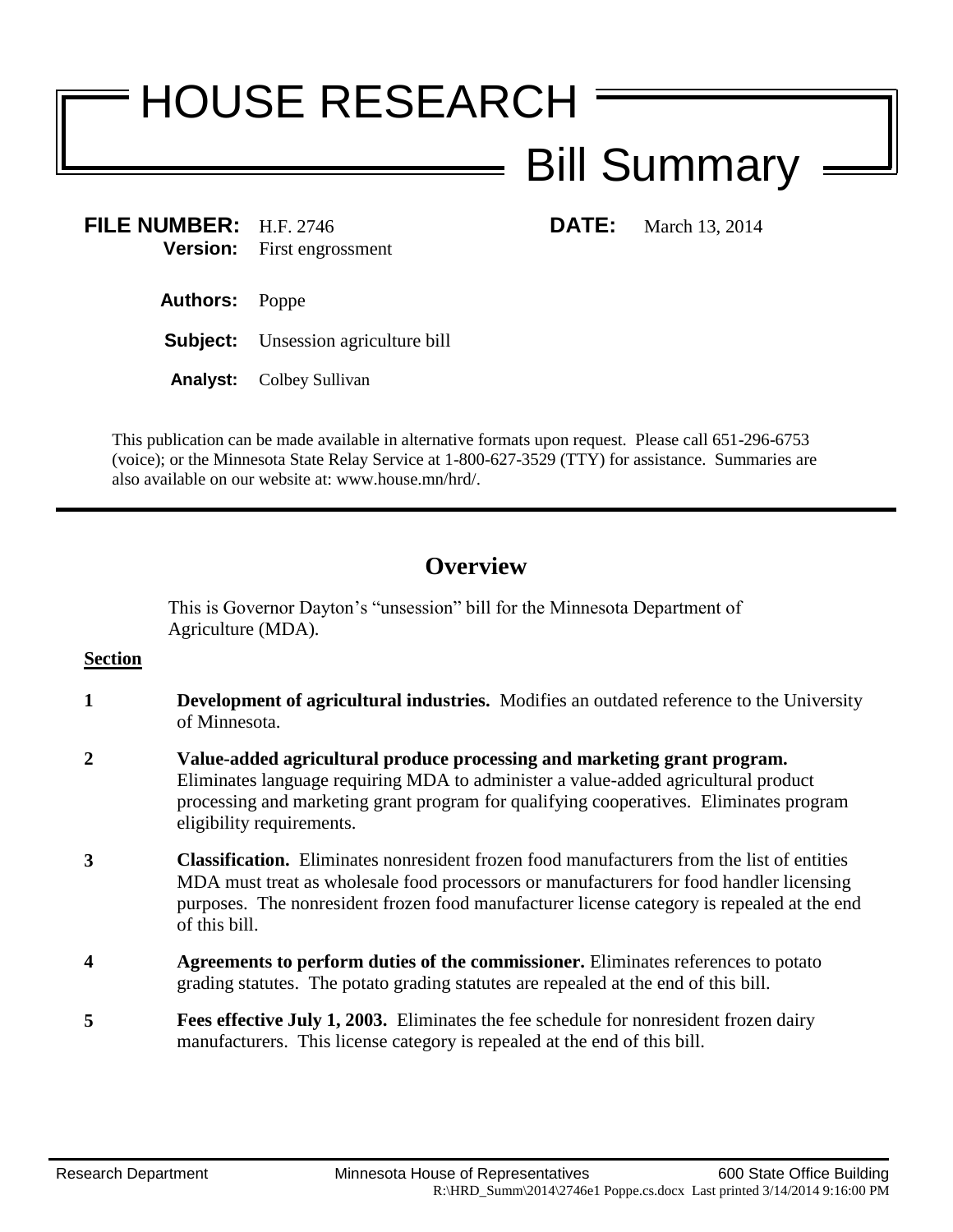#### **Section**

- **6 Gross misdemeanor; license revocation.** Eliminates references to a statute that requires MDA to license nonresident frozen food manufacturers. That requirement is repealed at the end of this bill.
- **7 Violations of container label information laws; license revocation.** Eliminates a reference to the statute that requires MDA to license nonresident frozen food manufacturers. That requirement is repealed at the end of this bill.
- **8 Revisor's instruction.** Directs the Revisor of Statutes to correct cross-references and move a law enforcement statute from chapter 17, "Department of Agriculture" to chapter 28A, "Licensing Food Handlers."
- **9 Repealer.** Eliminates the following statutes:
	- 17.03 and 17.038 Authorizes MDA to collect, compile, and supply agricultural statistics. Establishes a Statistical Services Account in the Agricultural Fund.
	- 17.045 Authorizes MDA to investigate food handling complaints.
	- 17.1161 Requires the Minnesota Institute for Sustainable Agriculture at the University of Minnesota to establish a framework for participatory problem solving in rural communities. Requires long-term research and education on sustainable cropping and livestock systems, market development, and intergenerational transfer in agriculture.
	- 17.138 Requires MDA to develop and maintain a list of manure management research and monitoring needs and priorities in consultation with named entities.
	- 17.14 to 17.19 Prohibits price discrimination when purchasing farm products from different sellers. Requires MDA to investigate complaints. Provides penalties for violations.
	- 17.42 to 17.44 Establishes a misdemeanor crime for (1) selling grain treated with toxic chemicals in an amount sufficient to harm people or animals, or (2) selling food that contains any amount of toxic chemical unless the seller discloses the fact in writing. Authorizes district courts to order seizure of unlawful grain upon a complaint by MDA. Authorizes courts to dispose of the seized grain for a purpose other than consumption by people or animals.
	- 17.452 Requires MDA to promote the commercial production of farmed cervidae.
	- 18.011 to 18.71 Codifies a multistate pest control compact.
	- 30.003 to 30.19 Regulates the grading and artificial coloring of potatoes to improve potato quality.
	- 30.20 Authorizes MDA to set inspection fees.